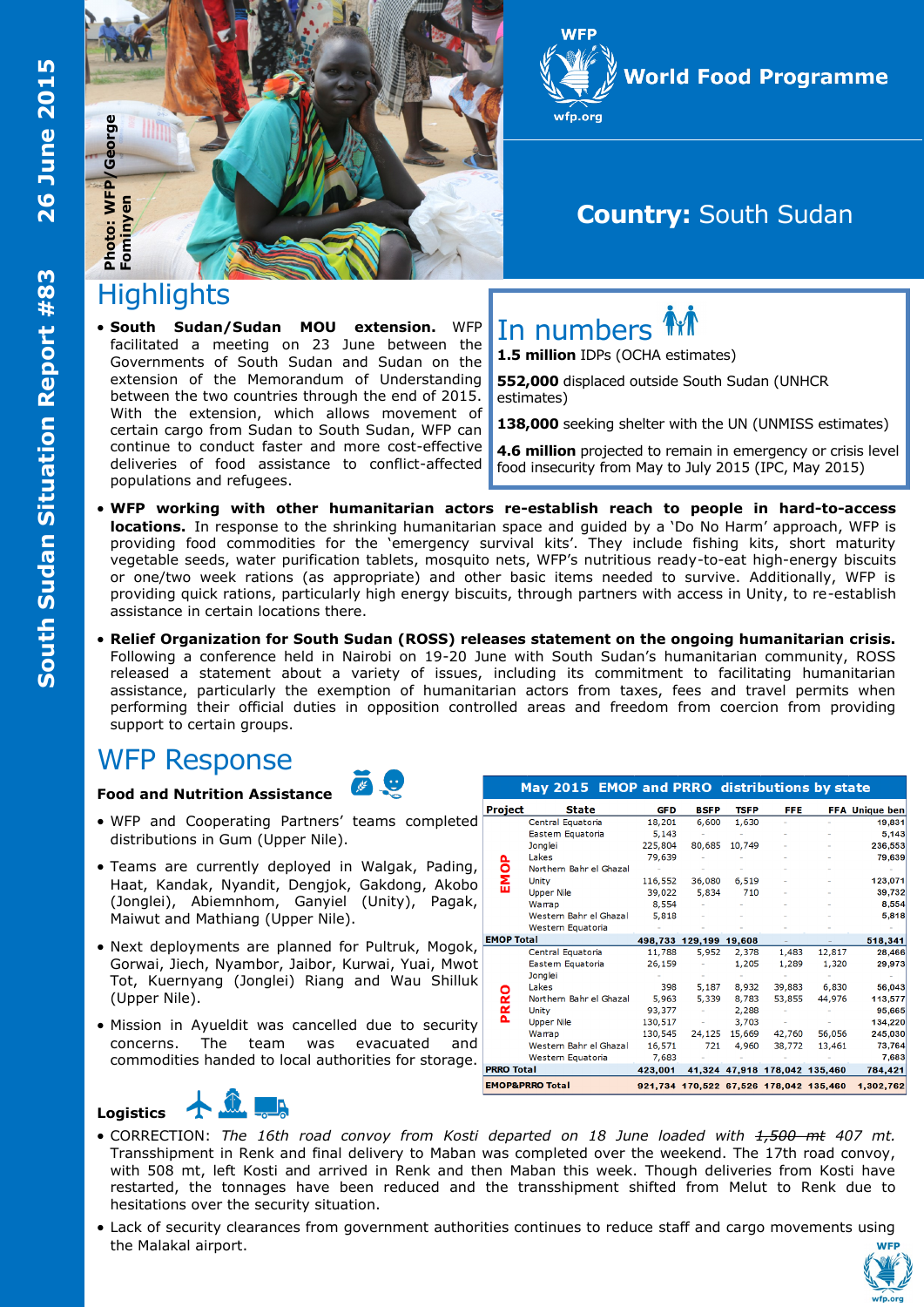#### **Logistics (continued)**

- Another AN-26 fixed wing was added to the WFP fleet on 22 June. Based in Juba, the aircraft will support deliveries of non-cereal commodities to Maban. The fleet now comprises 14 aircraft with the possible daily uplift capacity increased from 336 mt to 420 mt.
- The seventh barge convoy for Bor to Malakal, with nearly 1,400 mt of food loaded on it, continues to be postponed (since 18 May). The UNMISS Force Protection escort is ready to move but government authorities suggest additional security clearances are necessary.
- Since 1 January 2015, WFP has dispatched 143,459 mt of food commodities, of which a total of 26,524 mt has been airlifted or airdropped within South Sudan and from Ethiopia.

# Special Operations

### **Food Security and Livelihoods Cluster**

- FSL partners continue with air operations to deliver emergency kits in hard to access areas in the country. So far, over 950 mt of agriculture inputs have been distributed by air. This is in addition to distributions by road and through Input Trade Fairs (ITFs).
- During the week, partners reached 16,900 households with crop, vegetable and fishing kits in Central Equatoria, Eastern Equatoria, Western Equatoria, Western Bahr el Ghazal, Warrap and Upper Nile states.

## **Logistics Cluster**

- The Logistics Cluster airlifted 57 mt on behalf of ten partners to Abiemnhom, Akobo, Jiech, Korier, Lankien, Mandeng, Mathiang, Pagak, Renk and Ulang.
- This week the barge bound for Malakal began loading in Bor. Loading is anticipated to take approximately three weeks, with a departure expected mid-July.
- Dispatches to Malakal continue to be suspended this week due to a lack of Flight Security Assurances. Flights to the Fashoda/Akoka region are also on hold due to insecurity.
- Several flights were cancelled ex-Rumbek due to a lack of security clearances.
- A Logistics Cluster coordination meeting was held in Rumbek on 25 June. Rumbek Cluster coordination meetings will now be taking place on a regular basis.
- Physical access continues to deteriorate throughout the country with the onset of the rainy season. The most recent Access Constraints map can be found at the following link: [http://](http://logcluster.org/sites/default/files/maps/ssd_lc_op_accessconstraints_a3l_20150612.pdf) logcluster.org/sites/default/files/maps/ [ssd\\_lc\\_op\\_accessconstraints\\_a3l\\_20150612.pdf](http://logcluster.org/sites/default/files/maps/ssd_lc_op_accessconstraints_a3l_20150612.pdf)

#### **Emergency Telecommunications Cluster (ETC)**



 On 23 June in Bor, the Humanitarian Internet Support Project (HISP) was upgraded to be fully powered on a hybrid solar system, allowing clients to benefit from a reliable and constant Internet service, regardless of generators' failure. The ETC aims for a 100% green energy goal, prioritizing HISP sites.

- A two-week mission to provide on-site ICT support in Bentiu is ongoing. The ETC guarantees a constant presence in this area to promptly respond to emergency telecommunications needs.
- It has been assessed that most organisations in Yida are managing their own data connectivity needs. The ETC is therefore planning to deactivate its data connectivity service in the coming month and transfer the equipment to a priority location.
- The ETC continues to provide radio programming services to humanitarian partners in South Sudan. During the reporting period, 33 radios were programmed for Concordis, FAO, OCHA, UNDP and WFP.

## **UN Humanitarian Air Service**

- UNHAS transported 1,800 passengers and 20 mt of light cargo during the reporting period.
- During the week, 153 passengers were affected by flight cancellations mainly due to lack of security clearance for Malakal and Mabior from local authorities and UNDSS.
- Three medical evacuations were performed out of Aweil, Wau and Yida for WFP, Crown Agents and UNHCR. Similarly, UNHAS carried out two security evacuations out of Ayueldit on behalf of Catholic Relief Services (CRS) and WFP.
- On behalf of UNHCR, UNHAS facilitated the return of 12 refugees to Ajoung Thok, Maban, Yambio and Yida after undergoing medical treatment in Juba.
- UNHAS facilitated 12 special missions during the reporting period including: WFP/Cooperating partners' Rapid Response Mobile team deployments to Abiemnhom, Akobo, Ganyiel, Haat, Maiwut, Menime, Mathiang, Pagak and Walgak; WHO special mission to Mayom; USAID-AECOM mission to Akobo and the medical mission of Real Medicine Foundation to Mogok.
- During the week, UNHAS conducted training for 130 booking focal points from 60 user organisations, in preparation for the roll out of an online booking system. This system will improve the efficiency of UNHAS's services and has multiple advantages to the user organisations. Thirteen UNHAS staff were also trained on the use of *Takeflite* – the Electronic Flight Management Application (E-FMA).
- Rumbek Airport underwent reconstruction throughout the week, limiting its operating hours.

## **Feeder Roads**

- The Lead Engineer paid a monitoring visit to Pageri-Magwi (65 km | Eastern Equatoria) this week. Final inspection of the Ame–Magwi road stretch was conducted and substantial completion confirmed.
- Demining on the Ame–Ame Juba road junction (14 km | Eastern Equatoria) finished on 23 June. The topographical survey of this road stretch was started this week.
- Final works on the Mundri–Bangolo road (67 km | Western Equatoria) have resumed and the WFP Engineer will be on site for supervision from 26 June.